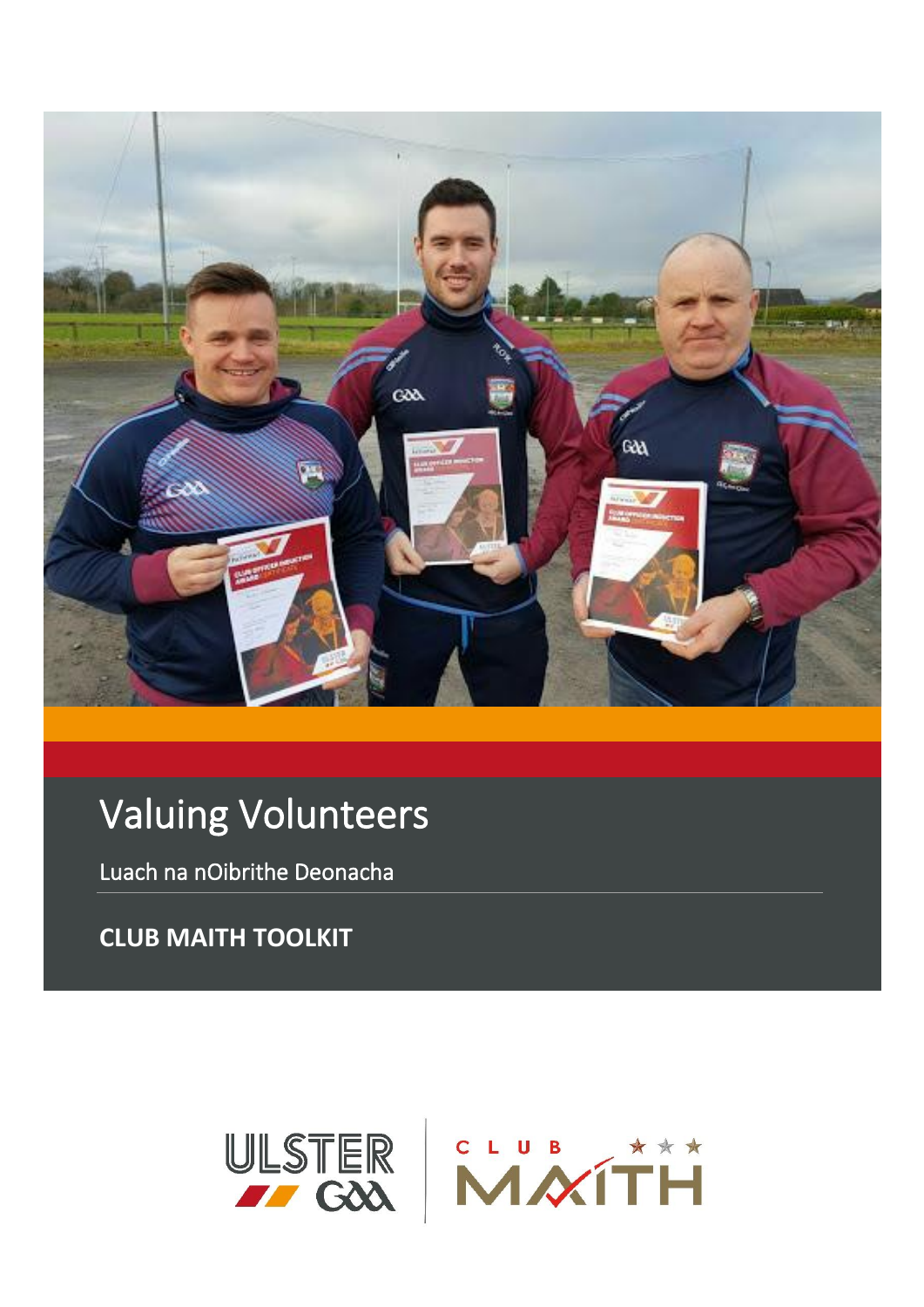## A LUACH AR OIBRITHE DEONACHA

Getting the right people (and enough of them!) is one of the basic challenges for GAA clubs across the Province. Recruiting volunteers can be a chance to refresh and reinvigorate your club. A positive approach, combined with clear thinking and creativity, can make all the difference to your volunteer involvement.

### WHY DO SOME PEOPLE VOLUNTEER… YET OTHERS DON'T?

Research has shown that people volunteer because:

- They were asked!
- They like it
- It keeps them busy/occupied
- They make and keep friendships
- It helps their career
- They got involved via their children
- They wanted to "give something back"
- They want to be associated with something positive and successful
- It is a family tradition

That same research tells us people don't volunteer because:

- They weren't asked!
- They think they haven't the skills needed
- They think they'll be over-burdened with work, and will never "escape" from it
- They don't have the confidence, or the time, or the interest
- They see what we call "red flag" words like "need" or "desperate" or "face closure" in our recruitment literature and are scared off by them
- They don't know about the GAA or our Club (much as we might think they do), or, worse, they have a poor image of them.

Meanwhile those already on board told us they remain there because:

- They feel valued; appreciated; and respected
- They're part of a group and feel part of "the team"
- It gives them a sense of pride. The GAA is a "badge of honour"
- Their work is productive and worthwhile.

Any GAA Club anywhere can act on these findings to help them Recruit; Retain; and Recognise volunteers.

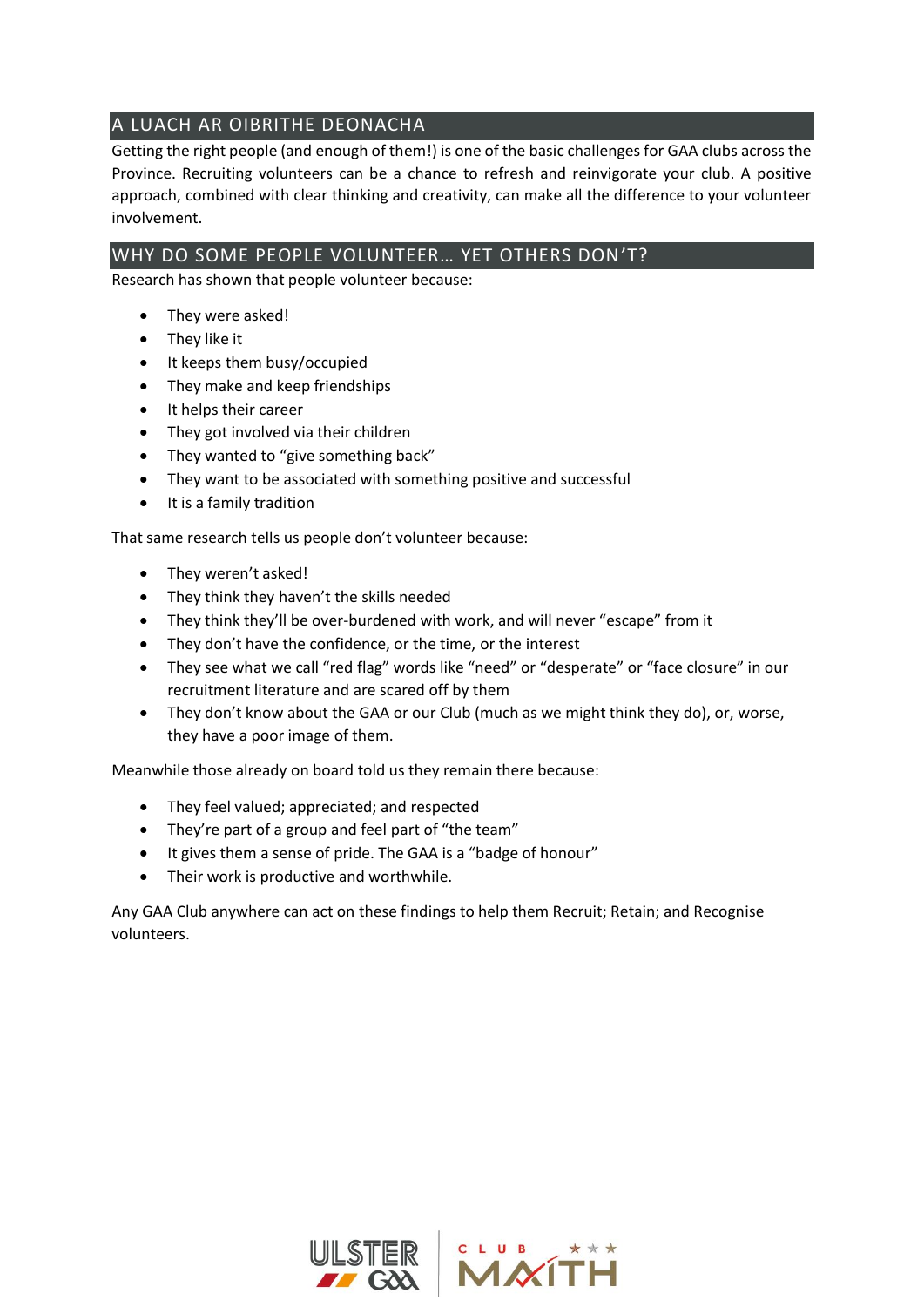#### BEFORE YOU RECRUIT

Though it is tempting to jump straight into a recruitment campaign, you should first ensure that you are well prepared. It is unwise to recruit volunteers if you do not know what they will do, how you will support them, or what procedures you will have for selection.

The starting point is to decide why you want volunteers and what work you would like them to do for your club.

| <b>AREA OF CLUB</b> | <b>WE NEED HELP WITH</b> | <b>WHO COULD HELP</b> | <b>WHO WILL ASK</b> |
|---------------------|--------------------------|-----------------------|---------------------|
| <b>BUSINESS</b>     |                          | US?                   | THEM?               |
| Administration      |                          |                       |                     |
| Coaching            |                          |                       |                     |
| Culture/Heritage    |                          |                       |                     |
| <b>Facilities</b>   |                          |                       |                     |
| <b>Fundraising</b>  |                          |                       |                     |

It can be useful to draw up a Volunteer Policy for the club, including basic principles behind your volunteer-involvement and your practice guidelines for working with volunteers.

#### SUPPORT

All volunteers need support. What kind of support you provide will depend on the nature of their role and their needs.

Key elements of support can include:

- **Job description for volunteers** People who volunteer like to know what they are getting into, hence the importance of a short and simple job description. This can simply give the job a title and a short description of what is involved and the amount of time the particular task will take.
- **Induction** Inductions are an important opportunity to introduce volunteers to the club, communicate relevant policies and procedures and set out both what is expected of them and what they can expect in their new role.

EXAMPLE:

| <b>IT OFFICER</b>  |  |
|--------------------|--|
| <b>Description</b> |  |
| <b>Time</b>        |  |
| <b>Training</b>    |  |
| <b>Benefits</b>    |  |

**Training** – The Ulster GAA Coach and Volunteer Development Programme is run annually for GAA members across all nine counties of Ulster and contains many courses, seminars, conferences and events to help develop GAA volunteers' skills and knowledge.

**Recognition** - It's all-too-easy to take volunteers for granted. To keep everyone enthusiastic and refreshed we should check that we haven't overloaded anyone and keep providing feedback to them. It is important to give people variety and don't leave anyone in the same place/role for too long. Constantly acknowledge volunteers, formally and informally. Remember, that a simple 'thank-